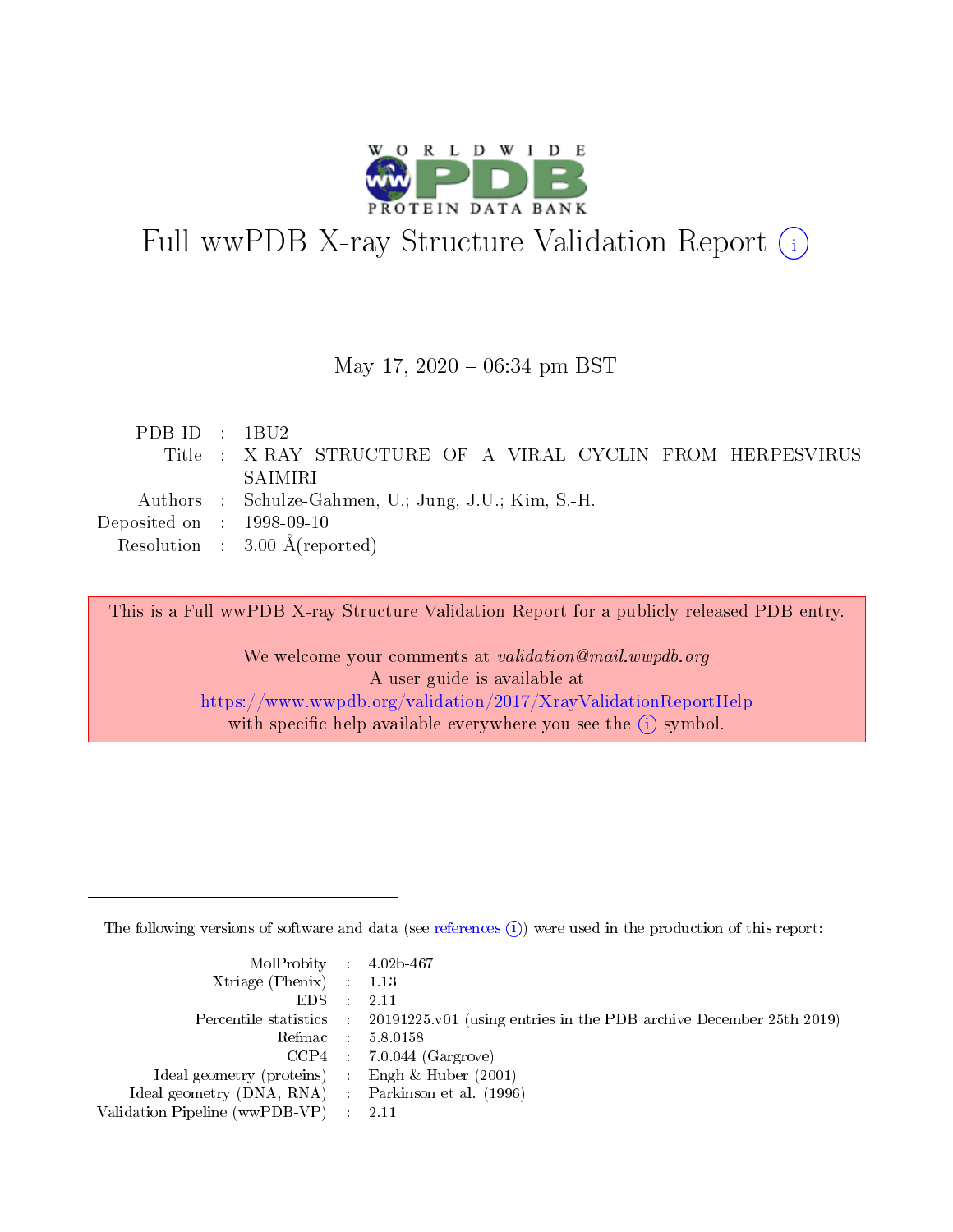# 1 [O](https://www.wwpdb.org/validation/2017/XrayValidationReportHelp#overall_quality)verall quality at a glance  $(i)$

The following experimental techniques were used to determine the structure: X-RAY DIFFRACTION

The reported resolution of this entry is 3.00 Å.

Percentile scores (ranging between 0-100) for global validation metrics of the entry are shown in the following graphic. The table shows the number of entries on which the scores are based.



| Metric                | Whole archive<br>$(\#\text{Entries})$ | Similar resolution<br>$(\#\text{Entries},\,\text{resolution}\,\,\text{range}(\textup{\AA}))$ |  |  |
|-----------------------|---------------------------------------|----------------------------------------------------------------------------------------------|--|--|
| $R_{free}$            | 130704                                | $2092(3.00-3.00)$                                                                            |  |  |
| Clashscore            | 141614                                | $2416(3.00-3.00)$                                                                            |  |  |
| Ramachandran outliers | 138981                                | $2333(3.00-3.00)$                                                                            |  |  |
| Sidechain outliers    | 138945                                | $2336(3.00-3.00)$                                                                            |  |  |
| RSRZ outliers         | 127900                                | $1990(3.00-3.00)$                                                                            |  |  |

The table below summarises the geometric issues observed across the polymeric chains and their fit to the electron density. The red, orange, yellow and green segments on the lower bar indicate the fraction of residues that contain outliers for  $>=3, 2, 1$  and 0 types of geometric quality criteria respectively. A grey segment represents the fraction of residues that are not modelled. The numeric value for each fraction is indicated below the corresponding segment, with a dot representing fractions <=5% The upper red bar (where present) indicates the fraction of residues that have poor fit to the electron density. The numeric value is given above the bar.

| Mol       | $\sim$ $\sim$<br>hain | Length | Quality of chain |     |
|-----------|-----------------------|--------|------------------|-----|
|           |                       | າາດ    | %                |     |
| <u>д.</u> | . .                   | ചച∪    | 58%              | 38% |

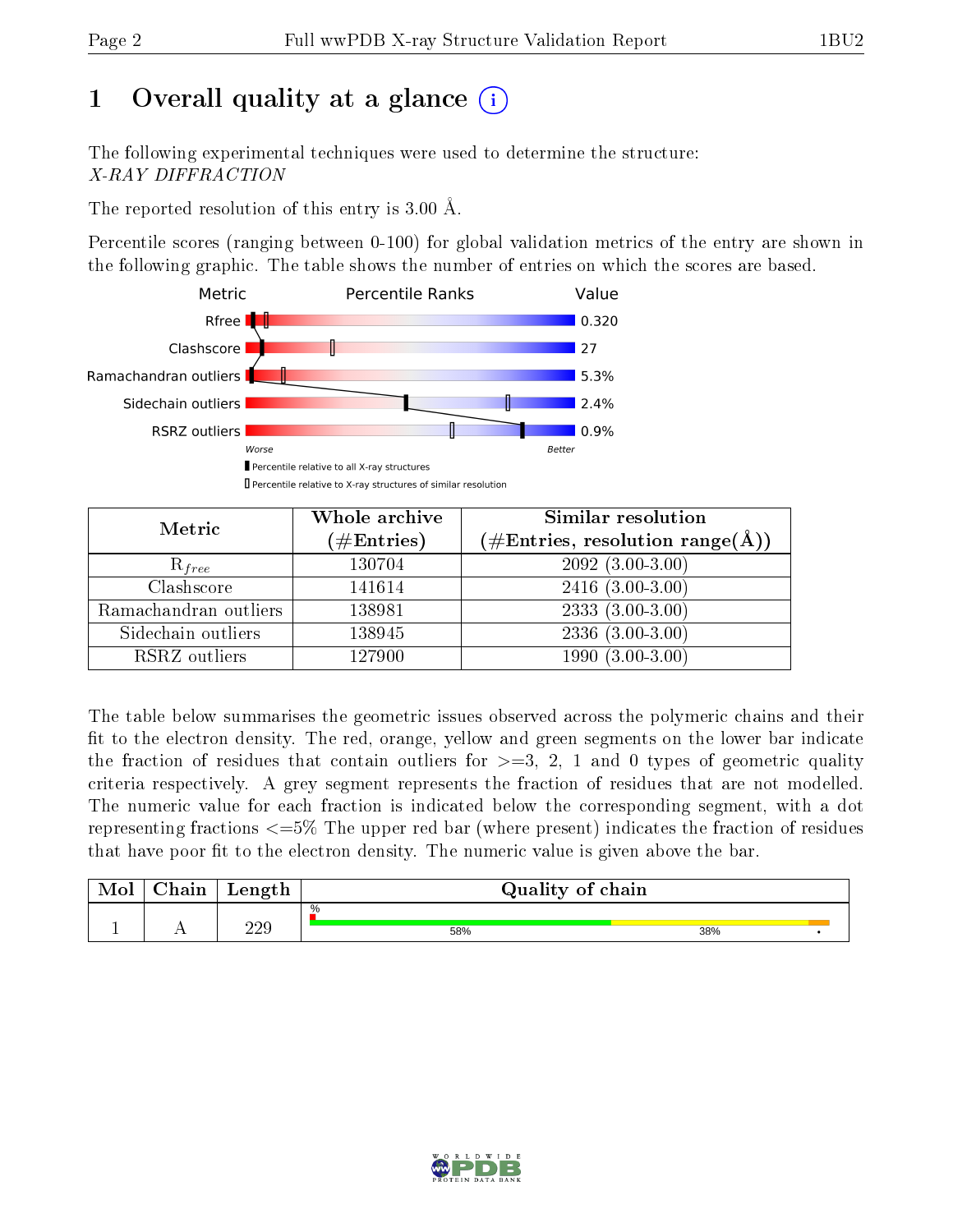# 2 Entry composition  $(i)$

There is only 1 type of molecule in this entry. The entry contains 1671 atoms, of which 0 are hydrogens and 0 are deuteriums.

In the tables below, the ZeroOcc column contains the number of atoms modelled with zero occupancy, the AltConf column contains the number of residues with at least one atom in alternate conformation and the Trace column contains the number of residues modelled with at most 2 atoms.

Molecule 1 is a protein called CYCLIN HOMOLOG.

| Mol | Chain | Residues | Atoms                   |      |       |       | $\rm{ZeroOcc} \mid \rm{AltConf} \mid \rm{Trace}$ |  |  |
|-----|-------|----------|-------------------------|------|-------|-------|--------------------------------------------------|--|--|
|     |       | 229      | $\rm Total$<br>$1671\,$ | 1073 | - 274 | - 314 | 10                                               |  |  |

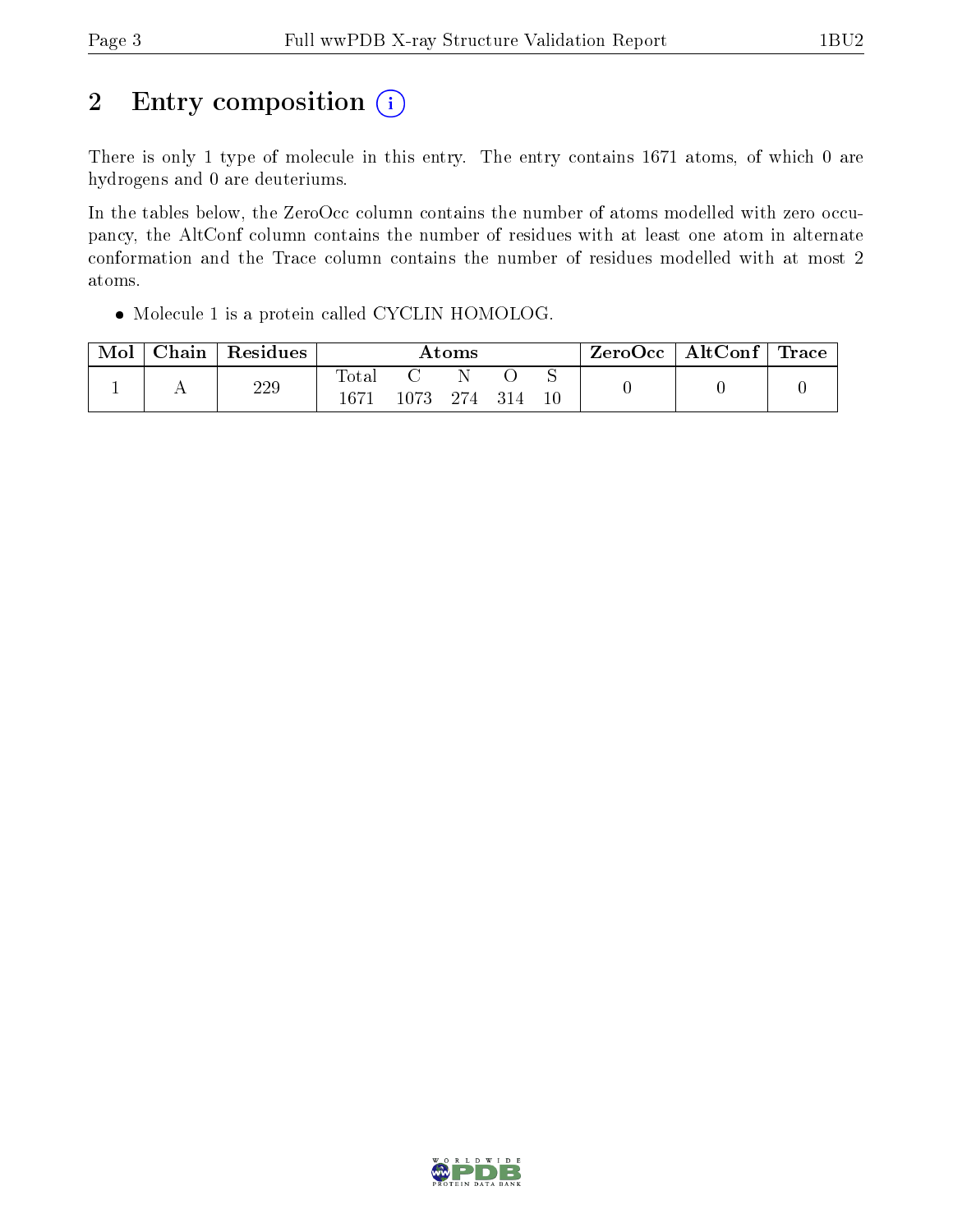# 3 Residue-property plots  $(i)$

These plots are drawn for all protein, RNA and DNA chains in the entry. The first graphic for a chain summarises the proportions of the various outlier classes displayed in the second graphic. The second graphic shows the sequence view annotated by issues in geometry and electron density. Residues are color-coded according to the number of geometric quality criteria for which they contain at least one outlier: green  $= 0$ , yellow  $= 1$ , orange  $= 2$  and red  $= 3$  or more. A red dot above a residue indicates a poor fit to the electron density (RSRZ  $> 2$ ). Stretches of 2 or more consecutive residues without any outlier are shown as a green connector. Residues present in the sample, but not in the model, are shown in grey.



• Molecule 1: CYCLIN HOMOLOG

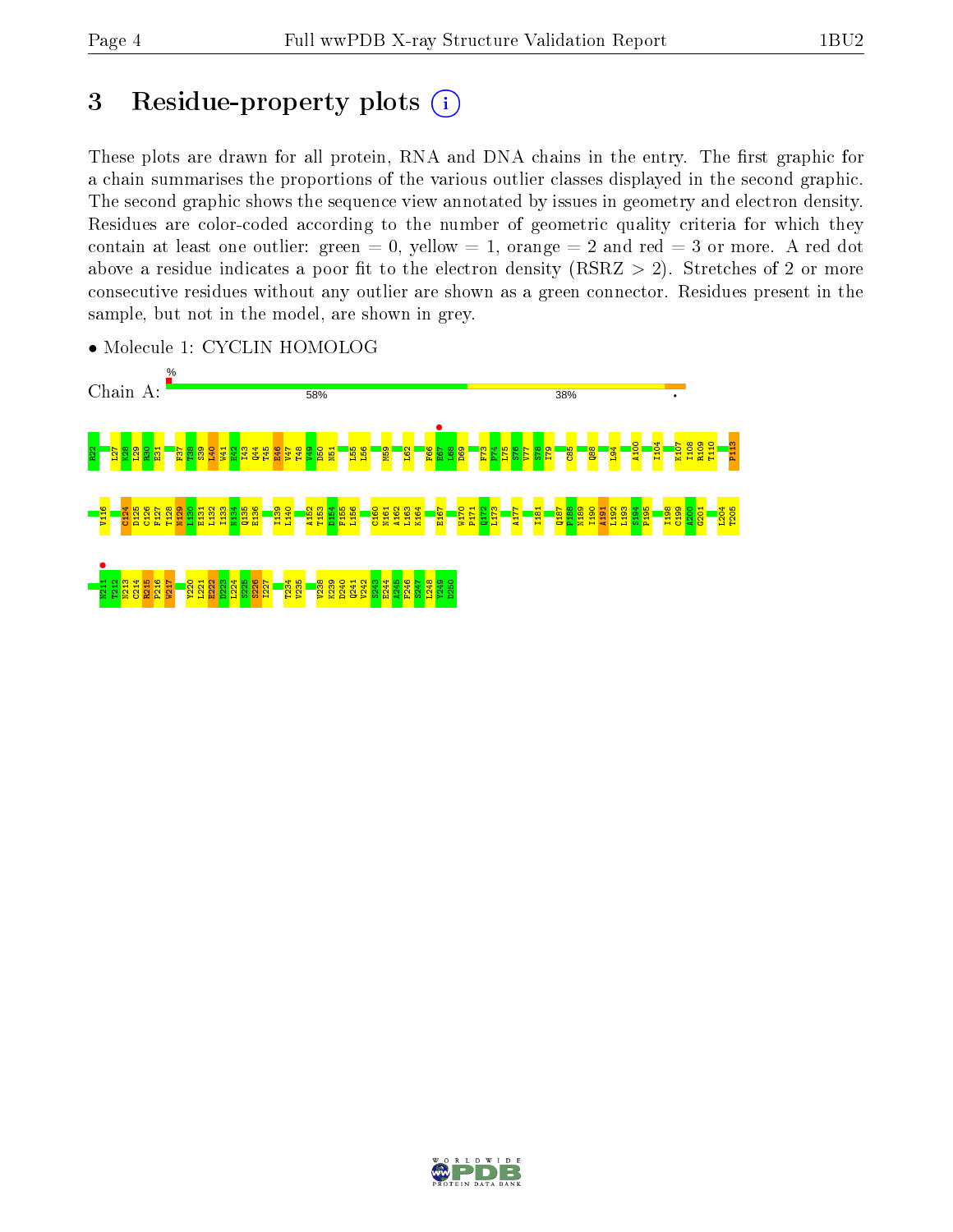# 4 Data and refinement statistics  $(i)$

| Property                                                                | Value                                                 | Source     |
|-------------------------------------------------------------------------|-------------------------------------------------------|------------|
| Space group                                                             | P 21 21 21                                            | Depositor  |
| Cell constants                                                          | $61.44\text{\AA}$<br>$37.92\AA$<br>$130.57\text{\AA}$ | Depositor  |
| a, b, c, $\alpha$ , $\beta$ , $\gamma$                                  | $90.00^{\circ}$ $90.00^{\circ}$<br>$90.00^\circ$      |            |
| Resolution $(A)$                                                        | $-3.00$<br>20.00                                      | Depositor  |
|                                                                         | 24.74<br>$-3.00$                                      | <b>EDS</b> |
| % Data completeness                                                     | $93.7(20.00-3.00)$                                    | Depositor  |
| (in resolution range)                                                   | 99.1 (24.74-3.00)                                     | <b>EDS</b> |
| $R_{merge}$                                                             | (Not available)                                       | Depositor  |
| $\mathrm{R}_{sym}$                                                      | 0.95                                                  | Depositor  |
| $\langle I/\sigma(I) \rangle^{-1}$                                      | $2.51$ (at $2.99\text{\AA}$ )                         | Xtriage    |
| Refinement program                                                      | $CNS$ 0.3                                             | Depositor  |
| $R, R_{free}$                                                           | 0.242,<br>0.325                                       | Depositor  |
|                                                                         | 0.249,<br>0.320                                       | DCC        |
| $\mathcal{R}_{free}$ test set                                           | 710 reflections $(10.96\%)$                           | wwPDB-VP   |
| Wilson B-factor $(A^2)$                                                 | 70.0                                                  | Xtriage    |
| Anisotropy                                                              | 0.552                                                 | Xtriage    |
| Bulk solvent $k_{sol}(\mathrm{e}/\mathrm{A}^3),\,B_{sol}(\mathrm{A}^2)$ | 0.29, 64.3                                            | <b>EDS</b> |
| L-test for twinning <sup>2</sup>                                        | $< L >$ = 0.45, $< L^2 >$ = 0.29                      | Xtriage    |
| Estimated twinning fraction                                             | No twinning to report.                                | Xtriage    |
| $F_o, F_c$ correlation                                                  | 0.91                                                  | <b>EDS</b> |
| Total number of atoms                                                   | 1671                                                  | wwPDB-VP   |
| Average B, all atoms $(A^2)$                                            | 64.0                                                  | wwPDB-VP   |

Xtriage's analysis on translational NCS is as follows: The largest off-origin peak in the Patterson function is  $9.37\%$  of the height of the origin peak. No significant pseudotranslation is detected.

<sup>&</sup>lt;sup>2</sup>Theoretical values of  $\langle |L| \rangle$ ,  $\langle L^2 \rangle$  for acentric reflections are 0.5, 0.333 respectively for untwinned datasets, and 0.375, 0.2 for perfectly twinned datasets.



<span id="page-4-1"></span><span id="page-4-0"></span><sup>1</sup> Intensities estimated from amplitudes.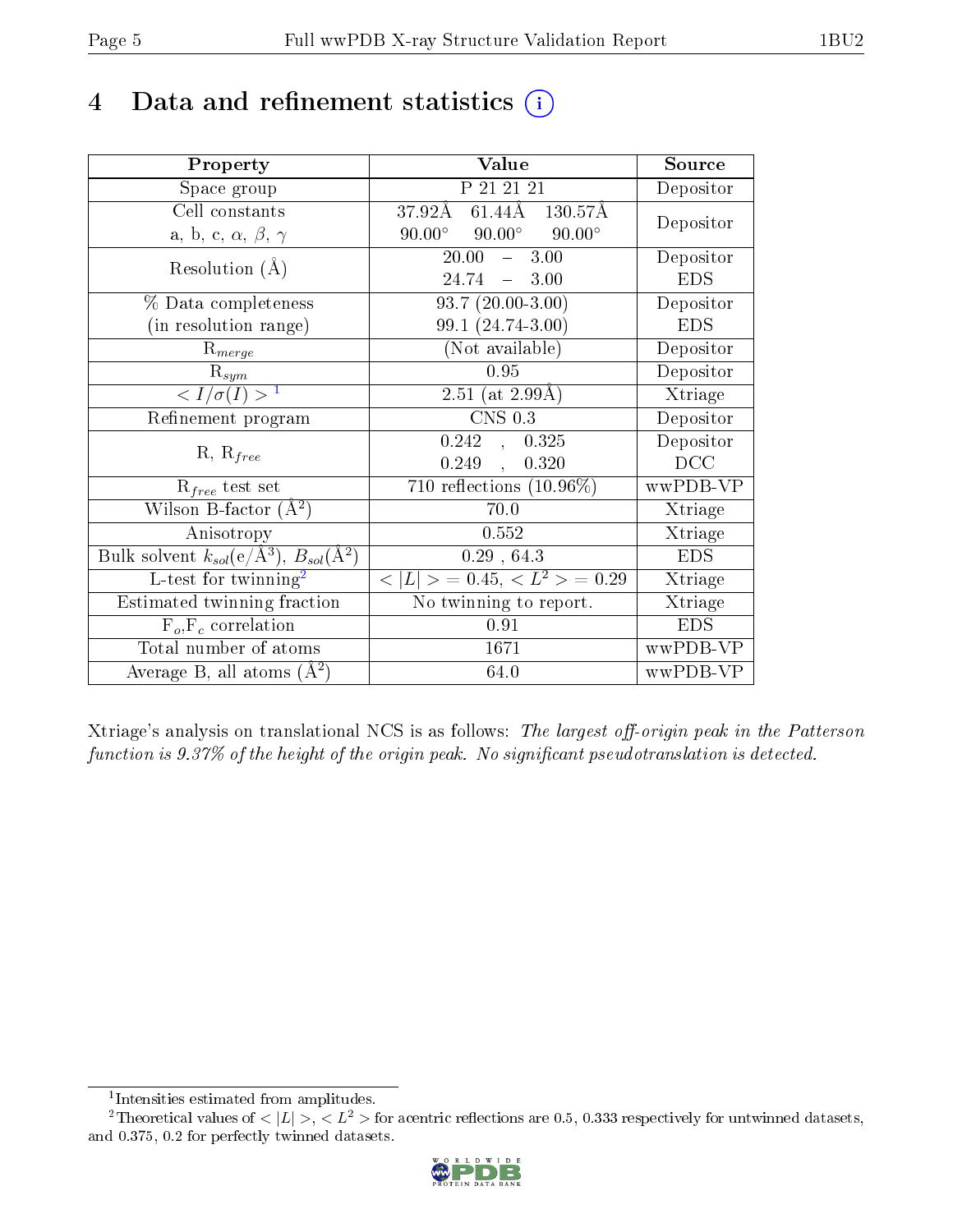# 5 Model quality  $(i)$

## 5.1 Standard geometry  $\overline{()}$

The Z score for a bond length (or angle) is the number of standard deviations the observed value is removed from the expected value. A bond length (or angle) with  $|Z| > 5$  is considered an outlier worth inspection. RMSZ is the root-mean-square of all Z scores of the bond lengths (or angles).

|  | Mol   Chain |      | Bond lengths                    | Bond angles |        |
|--|-------------|------|---------------------------------|-------------|--------|
|  |             |      | RMSZ $ #Z  > 5$ RMSZ $ #Z  > 5$ |             |        |
|  |             | 0.43 | 0/1699                          | 0.72        | 0/2327 |

There are no bond length outliers.

There are no bond angle outliers.

There are no chirality outliers.

There are no planarity outliers.

### 5.2 Too-close contacts  $\overline{()}$

In the following table, the Non-H and H(model) columns list the number of non-hydrogen atoms and hydrogen atoms in the chain respectively. The H(added) column lists the number of hydrogen atoms added and optimized by MolProbity. The Clashes column lists the number of clashes within the asymmetric unit, whereas Symm-Clashes lists symmetry related clashes.

| Mol |  |      | Chain   Non-H   H(model)   H(added)   Clashes   Symm-Clashes |
|-----|--|------|--------------------------------------------------------------|
|     |  |      |                                                              |
|     |  | 1592 |                                                              |

The all-atom clashscore is defined as the number of clashes found per 1000 atoms (including hydrogen atoms). The all-atom clashscore for this structure is 27.

All (89) close contacts within the same asymmetric unit are listed below, sorted by their clash magnitude.

| Atom-1               | Atom-2               | Interatomic<br>distance $(A)$ | Clash<br>overlap<br>(A) |
|----------------------|----------------------|-------------------------------|-------------------------|
| 1: A: 75: LEU: HD11  | 1:A:108:ILE:HD11     | 1.37                          | 1.03                    |
| 1: A: 163: LEU: HD21 | 1: A:221:LEU:HG      | 1.45                          | 0.98                    |
| 1:A:48:THR:H         | 1:A:51:ASN:HD22      | 1.13                          | 0.94                    |
| 1: A:75:LEU:HD12     | 1: A:109: ARG:HG2    | 1.54                          | 0.90                    |
| 1: A: 116: VAL: HG11 | 1: A: 133: ILE: HD11 | 1 64                          | N 79                    |

Continued on next page...

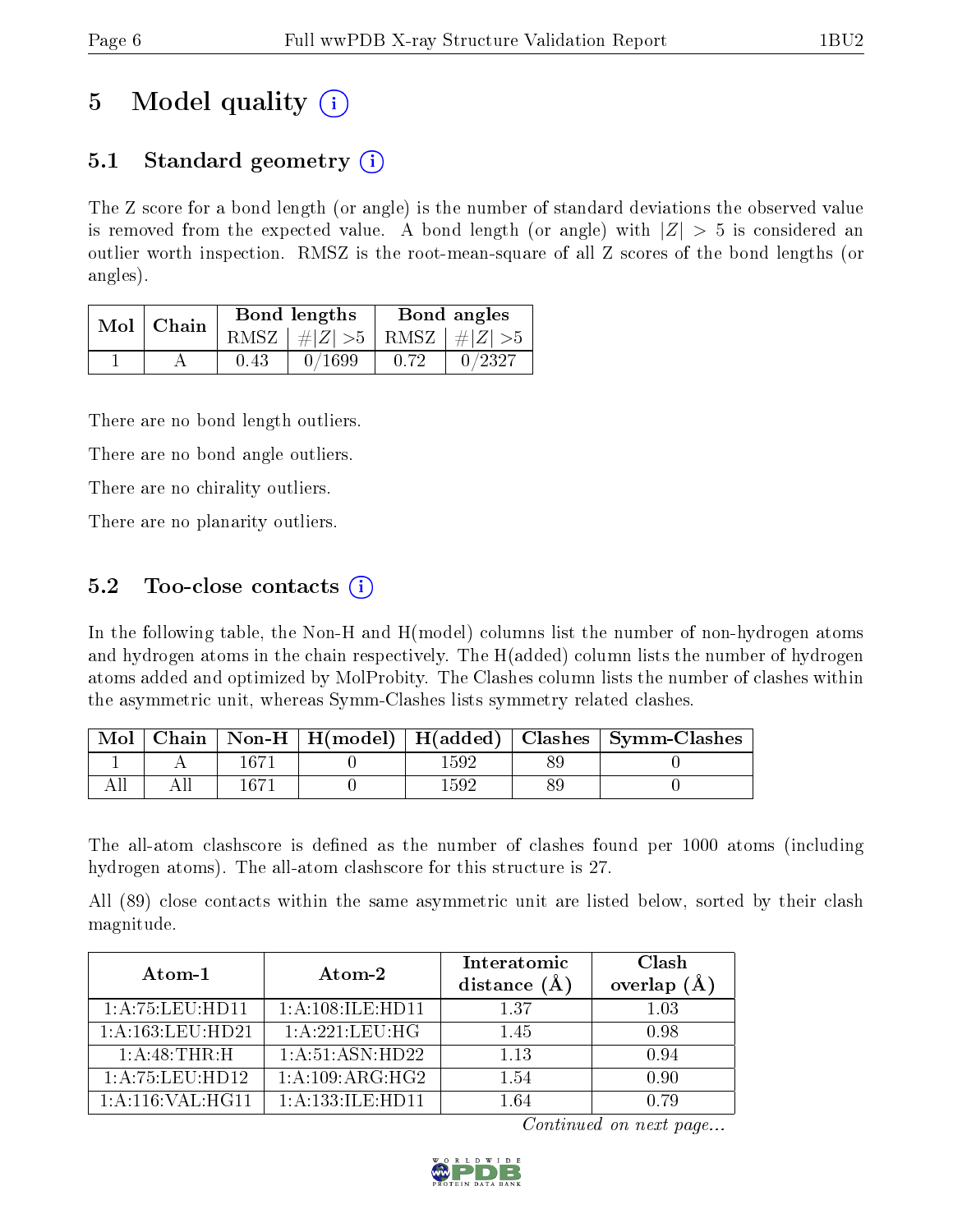| Continuea from previous page |                              | Interatomic      | $\overline{\text{Clash}}$ |
|------------------------------|------------------------------|------------------|---------------------------|
| Atom-1                       | Atom-2                       | distance $(\AA)$ | overlap $(A)$             |
| 1:A:152:ALA:HB2              | 1:A:198:ILE:HG13             | 1.64             | 0.77                      |
| 1:A:190:ILE:H                | 1:A:190:ILE:H <sub>D12</sub> | 1.50             | 0.75                      |
| 1: A: 75: LEU: HD11          | 1: A: 108: ILE: CD1          | 2.13             | 0.74                      |
| 1:A:107:LYS:HA               | 1: A:113:PRO:CB              | 2.17             | 0.74                      |
| 1:A:234:THR:O                | 1:A:238:VAL:HG23             | 1.87             | 0.74                      |
| 1: A:44: GLN: HA             | 1: A:88: GLN: HE22           | 1.54             | 0.73                      |
| 1:A:107:LYS:HA               | 1:A:113:PRO:HB3              | 1.70             | 0.73                      |
| 1: A:201: GLY:HA2            | 1: A:235: VAL:HG22           | 1.69             | 0.73                      |
| 1: A: 75: LEU: CD1           | 1: A:109: ARG: HG2           | 2.19             | 0.72                      |
| 1: A:128:THR:OG1             | 1: A: 131: GLU: HG3          | 1.89             | 0.72                      |
| 1: A:69: ASP:CG              | 1: A:110:THR:HG22            | 2.10             | 0.71                      |
| 1: A: 163: LEU: HD22         | 1: A:217:TRP:HB3             | 1.72             | 0.71                      |
| 1:A:129:ASN:O                | 1:A:133:ILE:HG12             | 1.90             | 0.70                      |
| 1:A:190:ILE:N                | 1:A:190:ILE:HD12             | 2.07             | 0.68                      |
| 1:A:213:ASN:OD1              | 1: A:214:CYS:N               | 2.27             | 0.68                      |
| 1: A:40:LEU:HD21             | 1:A:191:ALA:HB1              | 1.77             | 0.66                      |
| 1:A:189:ASN:HB2              | 1:A:190:ILE:HD12             | 1.78             | 0.66                      |
| 1: A:48:THR:N                | 1:A:51:ASN:HD22              | 1.90             | 0.65                      |
| 1: A:214:CYS:C               | 1: A:216: PRO:HD3            | 2.16             | 0.65                      |
| 1: A: 75: LEU: HD12          | 1:A:109:ARG:CG               | 2.26             | 0.65                      |
| 1:A:190:ILE:H                | 1:A:190:ILE:CD1              | $2.10\,$         | 0.65                      |
| 1: A:161: ASN:HB3            | 1: A: 170: TRP: HZ2          | 1.62             | 0.64                      |
| 1: A:40: LEU:O               | 1:A:41:TRP:HB2               | 1.98             | 0.63                      |
| 1: A:161: ASN:HB3            | 1: A:170:TRP: CZ2            | 2.35             | 0.62                      |
| 1: A:201: GLY:O              | 1: A:205:THR:HG23            | 2.01             | 0.61                      |
| 1: A:204:LEU:HD12            | 1: A:235: VAL: CG2           | 2.30             | 0.61                      |
| 1:A:152:ALA:HB2              | 1: A:198: ILE: CG1           | 2.30             | 0.61                      |
| 1:A:43:ILE:HD12              | 1: A:85:CYS:O                | 2.00             | 0.61                      |
| 1:A:152:ALA:CB               | 1:A:198:ILE:HG13             | 2.31             | 0.61                      |
| 1: A: 75: LEU: CD1           | 1: A: 108: ILE: HD11         | 2.25             | 0.59                      |
| 1:A:27:LEU:O                 | 1:A:31:GLU:HB2               | 2.03             | 0.58                      |
| 1: A: 136: GLU: HG2          | 1:A:140:LEU:HD21             | 1.86             | 0.58                      |
| 1: A: 193: LEU: HB2          | $1:$ A:198:ILE:CG2           | 2.35             | 0.57                      |
| 1:A:107:LYS:HA               | 1:A:113:PRO:HB2              | 1.86             | 0.56                      |
| 1:A:170:TRP:N                | 1:A:171:PRO:HD2              | 2.21             | 0.56                      |
| 1: A: 55: LEU: HD22          | 1: A:94:LEU:HB3              | 1.88             | 0.56                      |
| 1:A:47:VAL:HA                | 1: A:51: ASN: ND2            | 2.20             | 0.56                      |
| 1:A:190:ILE:HG23             | 1: A:198: ILE: CG2           | 2.36             | 0.56                      |
| 1:A:69:ASP:OD1               | 1: A:110:THR:HG22            | 2.06             | 0.55                      |
| 1: A: 160: CYS: SG           | 1:A:173:LEU:HD23             | 2.46             | 0.55                      |
| 1: A:31: GLU: HG3            | 1: A: 195: PRO:CG            | 2.37             | 0.54                      |

Continued from previous page.

Continued on next page...

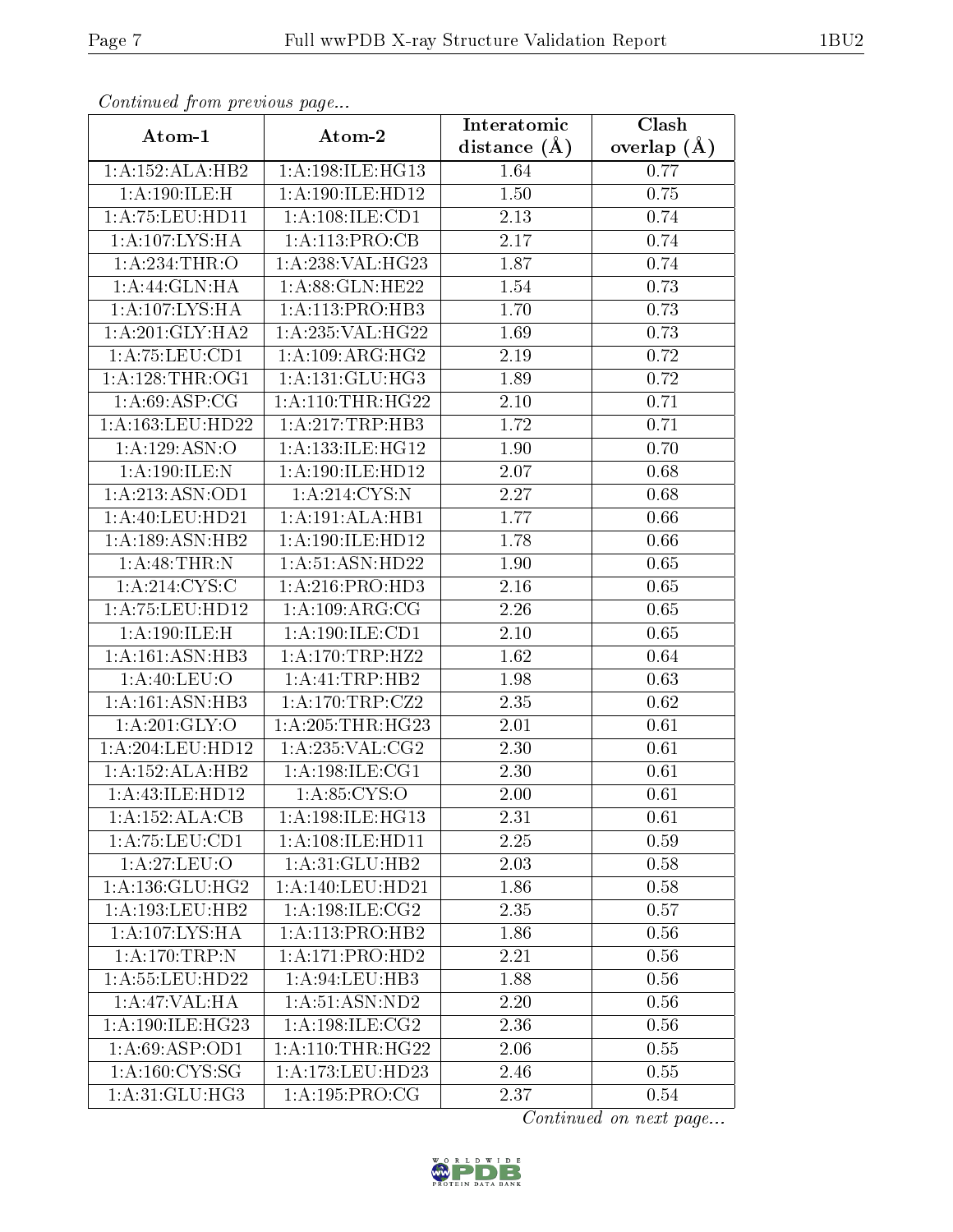| Continuea from previous page |                       | Interatomic       | Clash         |
|------------------------------|-----------------------|-------------------|---------------|
| Atom-1                       | Atom-2                | distance $(A)$    | overlap $(A)$ |
| 1:A:162:ALA:O                | 1: A:220:TYR:HE2      | 1.89              | 0.54          |
| 1:A:160:CYS:HB3              | 1: A:170:TRP:NE1      | $\overline{2.22}$ | 0.54          |
| 1:A:152:ALA:HB2              | 1: A: 198: ILE: CD1   | 2.38              | 0.54          |
| 1:A:177:ALA:O                | 1: A:181: ILE: HG13   | 2.09              | 0.53          |
| 1:A:75:LEU:O                 | 1:A:79:ILE:HG12       | 2.09              | 0.53          |
| 1: A: 75: LEU: HD11          | 1: A: 108: ILE: CG1   | 2.38              | 0.53          |
| 1:A:240:ASP:O                | 1: A:244: GLU: HG2    | $2.10\,$          | 0.52          |
| 1: A:190: ILE: HA            | 1:A:193:LEU:HD12      | 1.91              | 0.52          |
| 1: A: 195: PRO: HA           | 1: A:198: ILE: HG12   | 1.92              | 0.51          |
| 1: A:205:THR:HG21            | 1: A:239: LYS: CB     | 2.40              | 0.51          |
| 1: A: 156: LEU: HD23         | 1: A: 199: CYS: SG    | 2.50              | 0.51          |
| 1: A:62:LEU:O                | $1: A:66:$ PHE:HD $1$ | 1.94              | 0.50          |
| 1: A: 124: CYS:O             | 1: A: 126: CYS:N      | 2.45              | 0.50          |
| 1: A:242:VAL: C              | 1:A:244:GLU:H         | 2.16              | 0.49          |
| 1:A:190:ILE:N                | 1: A: 190: ILE: CD1   | 2.75              | 0.49          |
| 1: A:190: ILE: HG23          | 1:A:198:ILE:HG21      | 1.95              | 0.48          |
| 1: A:45:THR:HG22             | 1:A:46:GLU:N          | 2.29              | 0.48          |
| 1: A: 155: PHE: HB2          | 1:A:199:CYS:SG        | 2.53              | 0.47          |
| 1: A: 55: LEU: O             | 1: A:59:MET:HG3       | 2.14              | 0.47          |
| 1:A:116:VAL:HG21             | 1: A: 133: ILE: CD1   | 2.45              | 0.47          |
| 1:A:187:GLN:NE2              | 1:A:187:GLN:HA        | 2.30              | 0.47          |
| 1:A:215:ARG:N                | 1: A:216: PRO:HD3     | 2.30              | 0.46          |
| 1:A:221:LEU:HD23             | 1:A:224:LEU:HD12      | 1.97              | 0.46          |
| 1: A:37:PHE: C               | 1:A:39:SER:H          | 2.19              | 0.46          |
| 1: A: 164: LYS: HG2          | 1:A:164:LYS:O         | 2.16              | 0.46          |
| 1:A:162:ALA:O                | 1: A:220:TYR:CE2      | 2.69              | 0.45          |
| 1: A: 163: LEU: O            | 1:A:217:TRP:CZ3       | 2.70              | 0.45          |
| $1: A:246:$ PHE:C            | 1:A:248:LEU:N         | 2.71              | 0.44          |
| 1: A: 190: ILE: HA           | 1:A:193:LEU:CD1       | 2.48              | 0.44          |
| 1:A:190:ILE:HD11             | 1: A:241: GLN: CB     | 2.48              | 0.44          |
| 1:A:47:VAL:HG11              | 1:A:94:LEU:HD21       | 1.99              | 0.44          |
| 1:A:104:ILE:O                | 1: A: 108: ILE: HG23  | 2.18              | 0.43          |
| 1:A:73:PHE:O                 | 1:A:77:VAL:H G23      | 2.19              | 0.43          |
| 1:A:56:LEU:HD22              | 1: A:77: VAL:HG22     | 2.00              | 0.43          |
| 1:A:132:LEU:O                | 1:A:133:ILE:C         | 2.58              | 0.42          |
| 1: A: 135: GLN: O            | 1:A:139:ILE:HG13      | 2.19              | 0.42          |
| 1: A:29: LEU: C              | 1: A:31: GLU:H        | 2.23              | 0.41          |
| 1:A:100:ALA:O                | 1:A:104:ILE:HG13      | 2.20              | 0.41          |
| 1: A:43: ILE: HG22           | 1:A:43:ILE:O          | 2.21              | 0.41          |
| 1: A:108: ILE: HG13          | 1:A:109:ARG:HD3       | 2.03              | 0.40          |
| 1: A:190: ILE:C              | 1:A:192:LEU:H         | 2.25              | 0.40          |

Continued from previous page.

Continued on next page...

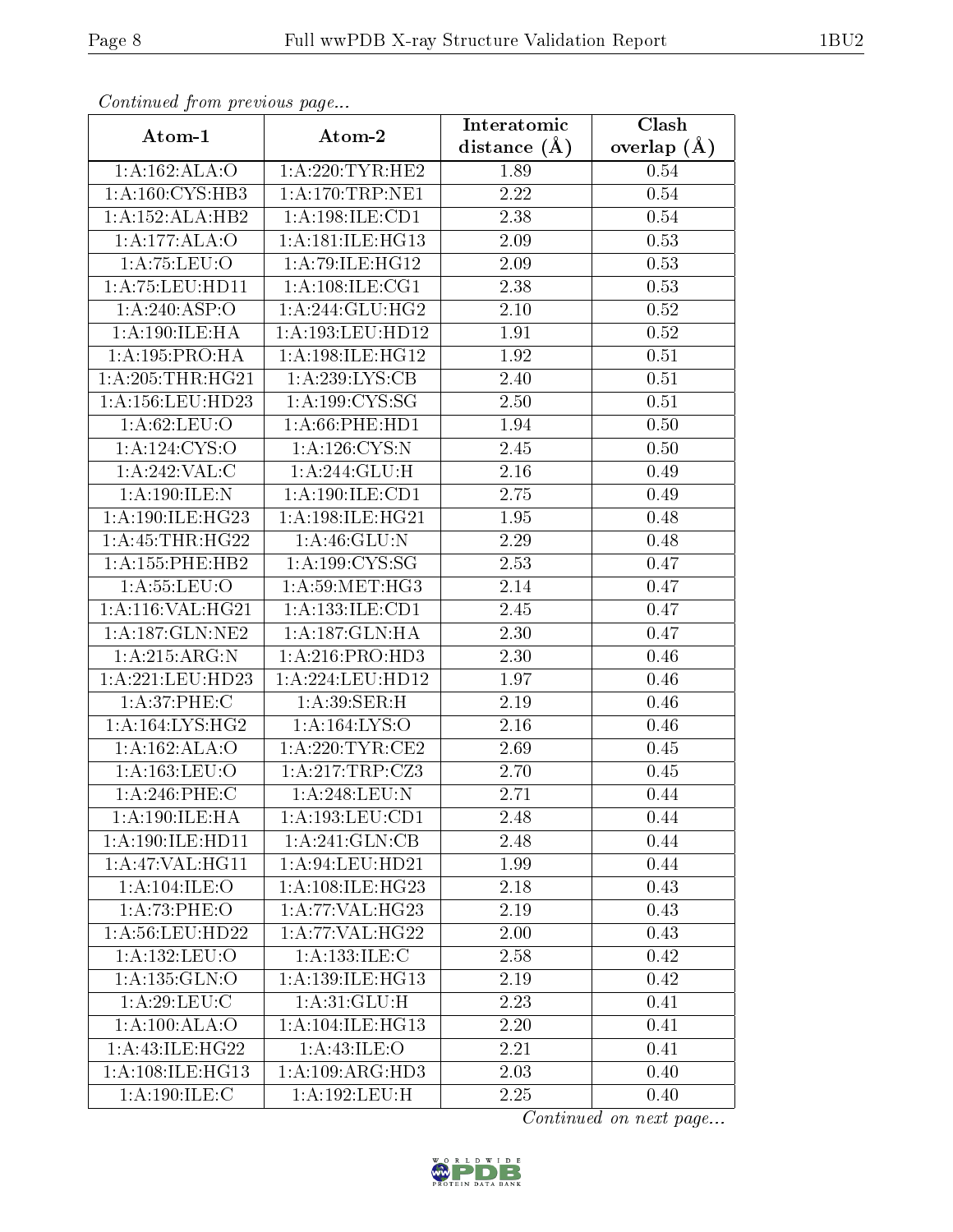| Atom-1            | Atom-2             | Interatomic<br>distance $(\AA)$ | Clash<br>overlap $(\AA)$ |
|-------------------|--------------------|---------------------------------|--------------------------|
| 1: A: 222: GLU: O | $1: A:226:$ SER:HA | 2. 22                           | 0.40                     |
| 1: A:204:LEU:HD12 | 1: A:235: VAL:HG21 | 1.99                            | 0.40                     |

Continued from previous page...

There are no symmetry-related clashes.

### 5.3 Torsion angles  $(i)$

#### 5.3.1 Protein backbone  $(i)$

In the following table, the Percentiles column shows the percent Ramachandran outliers of the chain as a percentile score with respect to all X-ray entries followed by that with respect to entries of similar resolution.

The Analysed column shows the number of residues for which the backbone conformation was analysed, and the total number of residues.

| $\mid$ Mol $\mid$ Chain $\mid$ | Analysed                                             |  | Favoured   Allowed   Outliers   Percentiles |
|--------------------------------|------------------------------------------------------|--|---------------------------------------------|
|                                | $227/229$ (99\%)   184 (81\%)   31 (14\%)   12 (5\%) |  | $\boxed{2}$ $\boxed{11}$                    |

All (12) Ramachandran outliers are listed below:

| Mol          | Chain          | Res | Type        |
|--------------|----------------|-----|-------------|
| 1            | А              | 125 | ASP         |
| 1            | А              | 226 | SER.        |
| 1            | А              | 227 | ILE         |
| 1            | $\overline{A}$ | 40  | LEU         |
| $\mathbf{1}$ | А              | 46  | GLU         |
| $\mathbf{1}$ | $\overline{A}$ | 124 | <b>CYS</b>  |
| 1            | A              | 129 | <b>ASN</b>  |
| $\mathbf{1}$ | A              | 167 | GLU         |
| $\mathbf{1}$ | А              | 191 | ALA         |
| 1            | А              | 222 | GLU         |
| 1            | А              | 113 | PRO         |
|              |                | 215 | ${\rm ARG}$ |

#### 5.3.2 Protein sidechains  $(i)$

In the following table, the Percentiles column shows the percent sidechain outliers of the chain as a percentile score with respect to all X-ray entries followed by that with respect to entries of similar resolution.

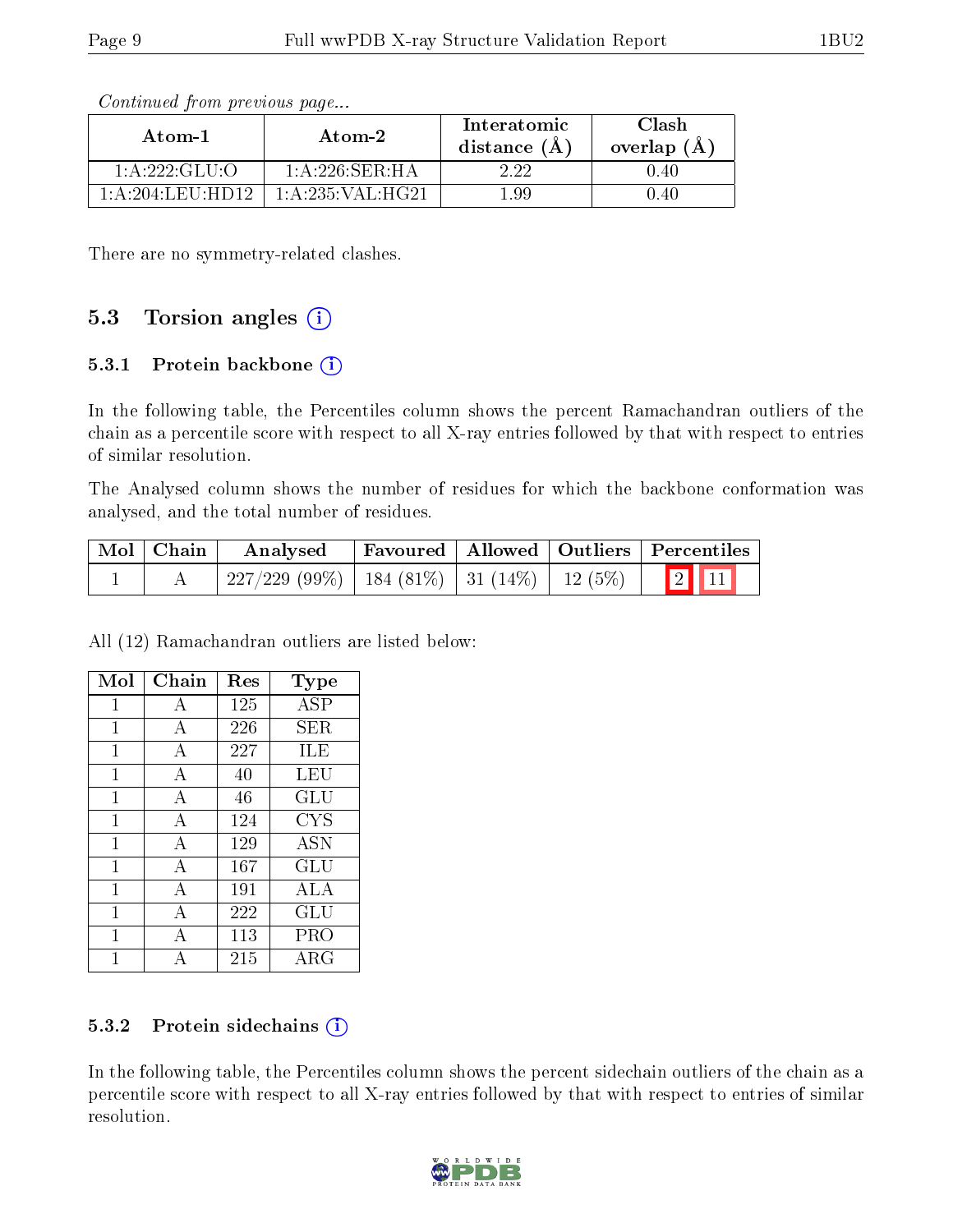The Analysed column shows the number of residues for which the sidechain conformation was analysed, and the total number of residues.

| Mol   Chain | Analysed                   |                   | Rotameric   Outliers   Percentiles |
|-------------|----------------------------|-------------------|------------------------------------|
|             | $167/211(79\%)$ 163 (98\%) | $\vert 4 \ (2\%)$ | $\vert 49 \vert 79 \vert$          |

All (4) residues with a non-rotameric sidechain are listed below:

| Mol | Chain | Res | Type       |
|-----|-------|-----|------------|
|     |       | 50  | ASP        |
|     |       | 127 | <b>PHE</b> |
|     |       | 153 | THR.       |
|     |       | 217 | TRP        |

Some sidechains can be flipped to improve hydrogen bonding and reduce clashes. All (5) such sidechains are listed below:

| Mol | Chain | Res | Type       |
|-----|-------|-----|------------|
|     |       | 26  | <b>ASN</b> |
|     |       | 51  | <b>ASN</b> |
|     |       | 88  | <b>GLN</b> |
|     |       | 135 | <b>GLN</b> |
|     |       | 187 | GLN.       |

#### 5.3.3 RNA (1)

There are no RNA molecules in this entry.

### 5.4 Non-standard residues in protein, DNA, RNA chains (i)

There are no non-standard protein/DNA/RNA residues in this entry.

### 5.5 Carbohydrates (i)

There are no carbohydrates in this entry.

### 5.6 Ligand geometry (i)

There are no ligands in this entry.

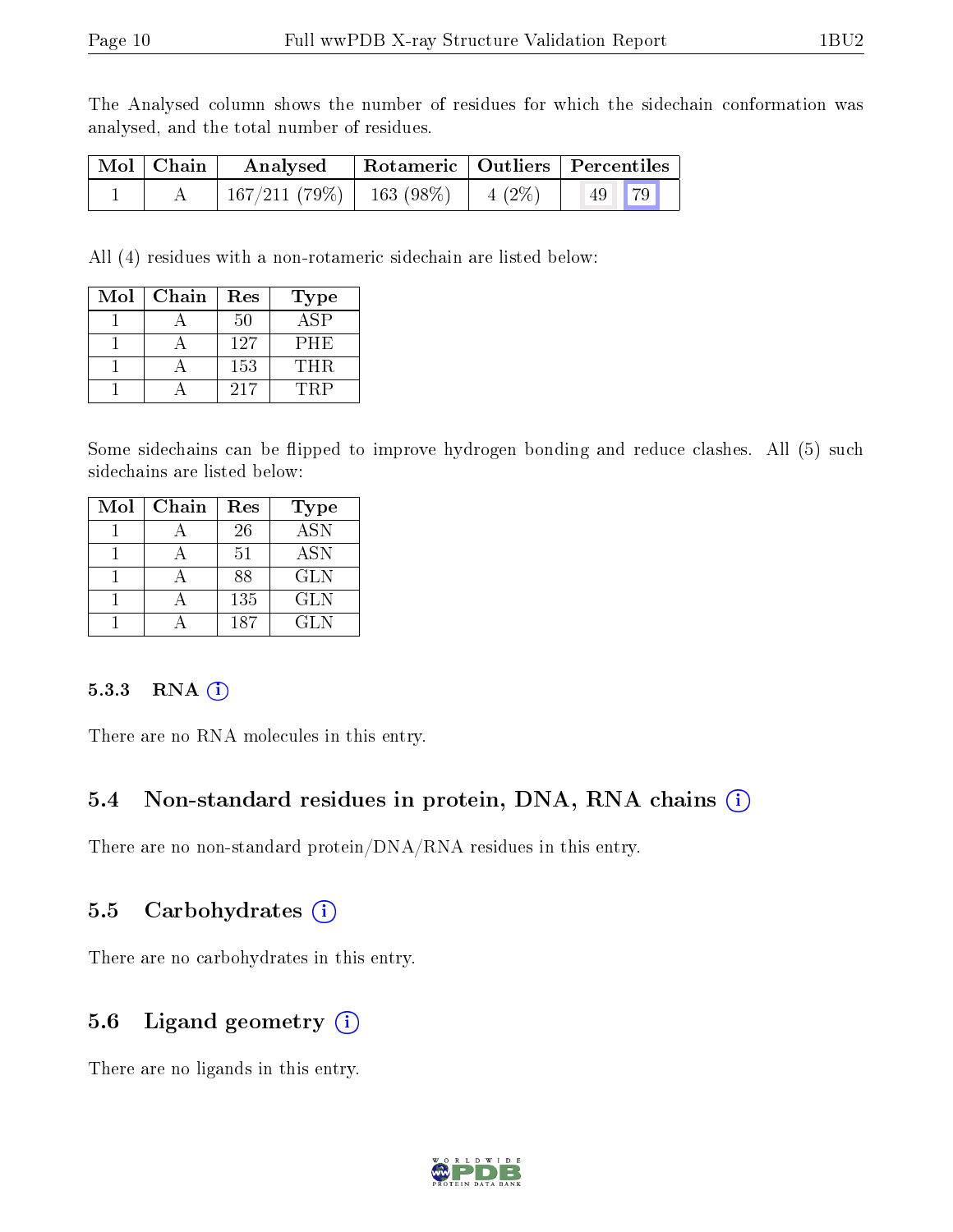## 5.7 [O](https://www.wwpdb.org/validation/2017/XrayValidationReportHelp#nonstandard_residues_and_ligands)ther polymers (i)

There are no such residues in this entry.

## 5.8 Polymer linkage issues (i)

There are no chain breaks in this entry.